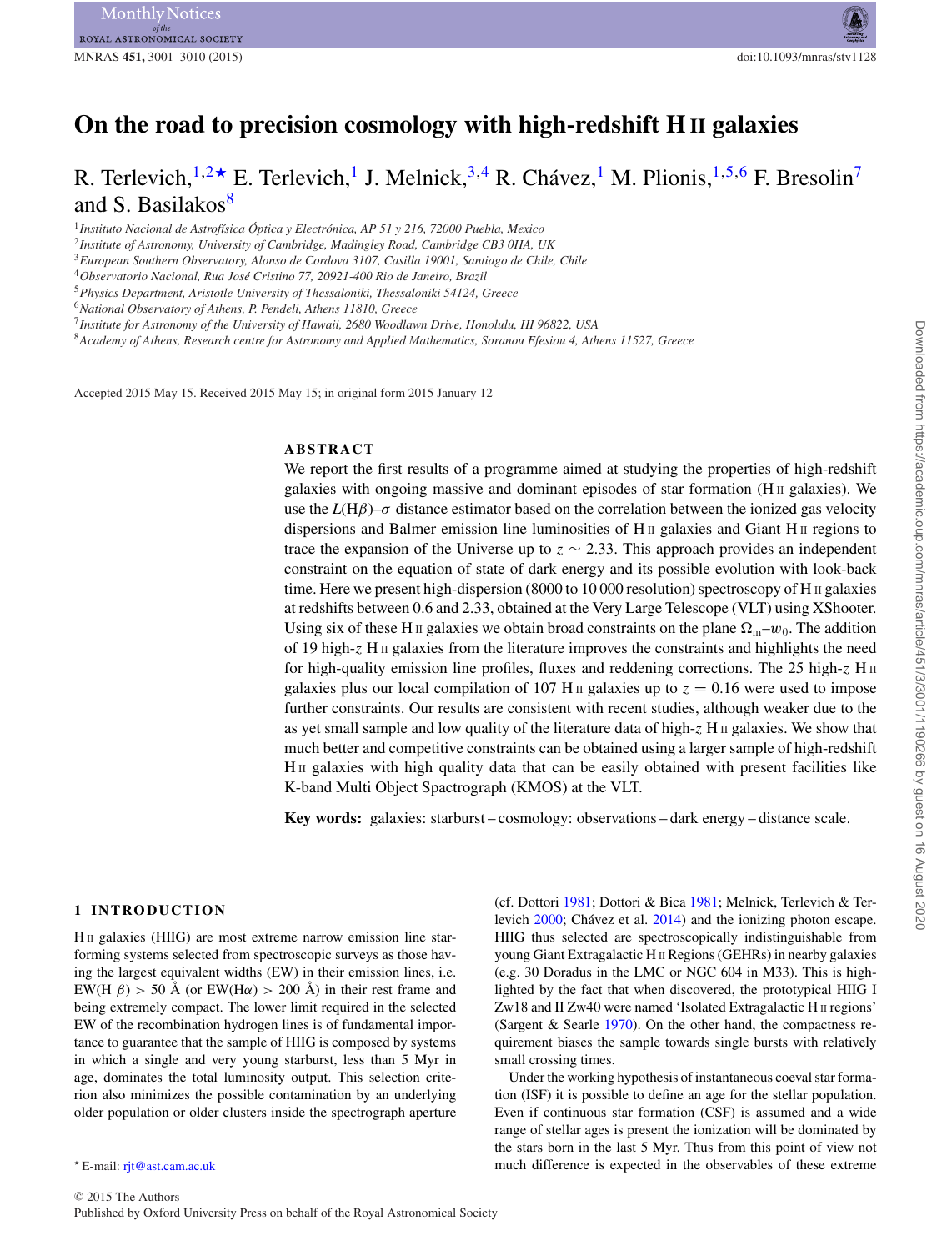<span id="page-1-0"></span>

|  | Table 1. Observing log. |  |
|--|-------------------------|--|
|--|-------------------------|--|

| (1)<br>Name   | (2)<br><b>RA</b> | (3)<br>δ<br>(J2000.0) | (4)<br>date | (5)<br>slitwidth<br>(arcsec) | (6)<br>exp. time<br>VIS, NIR(sec) |  |
|---------------|------------------|-----------------------|-------------|------------------------------|-----------------------------------|--|
| HoyosD2 5     | 23 28 41.65      | $+001820.0$           | 29-9-2013   | $0.6^{\circ}$                | 2000, 2400                        |  |
| O2343-BM133   | 23 46 16 18      | $+124809.3$           | 29-9-2013   | 0.6                          | 4000, 4640                        |  |
| Q2343-BX660   | 23 46 29.43      | $+124945.5$           | 29-9-2013   | 0.6                          | 8000, 9280                        |  |
| HoyosD2 1     | 23 29 08.20      | $+002040.7$           | $30-9-2013$ | 0.6                          | 1600, 2400                        |  |
| O2343-BX435   | 23 46 26.36      | $+124755.1$           | $30-9-2013$ | 0.6                          | 4000, 4640                        |  |
| O2343-BX418   | 23 46 18.57      | $+124747.4$           | $30-9-2013$ | 0.6                          | 4000, 4640                        |  |
| O2343-BX436   | 23 46 09 06      | $+124756.0$           | $30-9-2013$ | 0.6                          | 4000, 4640                        |  |
| MatsudaC3HAE3 | 02 02 37.68      | $+01$ 44 33.2         | $30-9-2013$ | 0.6                          | 4000, 4640                        |  |
| HoyosD2 12    | 02 28 45.05      | $+00$ 41 32.8         | $30-9-2013$ | 0.6                          | 3200, 4800                        |  |
|               |                  |                       |             |                              |                                   |  |

emission line starbursts between the instantaneous and the continuous case. There are parameters however that will differ like the EW of the IR–Ca II triplet or the total *L*(Hα/Mass relation. Another important difference is that in the case of CSF one expects to detect the WR features in all systems while for ISF they are expected only in a fraction of them.

The optical properties of HIIG can be considered as those of a 'naked' extremely young and compact burst of star formation rather than those of the host galaxy.

It has been shown that GEHR and HIIG exhibit a tight correlation between the luminosity and the width of their emission lines, the *L*(Hβ)–σ relation (Terlevich & Melnick [1981\)](#page-9-5). The scatter in this relation is small enough that it can be used to determine cosmic distances independently of redshift (see Terlevich & Melnick [1981;](#page-9-5) Melnick, Terlevich & Moles [1988;](#page-9-6) Fuentes-Masip et al. [2000;](#page-9-7) Melnick et al. [2000;](#page-9-2) Bosch, Terlevich & Terlevich [2002;](#page-8-0) Telles [2003;](#page-9-8) Siegel et al. [2005;](#page-9-9) Bordalo & Telles [2011;](#page-8-1) Chávez et al. [2012,](#page-8-2) [2014\)](#page-9-3). HIIG can reach H $\beta$  luminosities larger than  $10^{42}$  erg s<sup>-1</sup> making them observable even at relatively large redshifts  $(z > 3)$  with present-day near-infrared (NIR) spectrographs.

In CSF we showed that the  $L(H\beta)-\sigma$  relation constitutes a viable alternative to SNe Ia for the determination of cosmological parameters and presented a general strategy to use high-z HIIG as effective cosmological probes to reduce significantly the parameter space of the dark energy equation of state and test its possible evolution with redshift.

To date, the cosmic acceleration has been traced directly only by means of SNe Ia and up to redshift  $z \sim 1.5$  (Riess et al. [1998;](#page-9-10) Perlmutter et al. [1999;](#page-9-11) Hicken et al. [2009;](#page-9-12) Amanullah et al. [2010;](#page-8-3) Suzuki et al. [2012\)](#page-9-13), a fact which implies that it is important to use alternative probes at higher redshifts in order to verify the SNe Ia results and to obtain more stringent constraints in the cosmological parameters solution space, with the ultimate aim of discriminating among the various theoretical alternatives which attempt to explain the accelerated expansion of the Universe (cf. Suyu et al. [2012\)](#page-9-14).

In this paper, we demonstrate the feasibility of using HIIG as competitive cosmological tracers to high-z thanks to the availability in 8 m class telescopes of highly efficient NIR high spectral resolution spectrographs.

We would like to reinforce what we consider a central point. The fact that an  $L(H\beta) - \sigma$  relation exists at all, means that it can be used, empirically, as a distance estimator up to large redshifts, regardless of the physics that causes it. This aspect has been discussed in the literature (among others Terlevich & Melnick [1981;](#page-9-5) Melnick et al. [1988,](#page-9-6) [2000;](#page-9-2) Tenorio-Tagle, Munoz-Tunon & Cox [1993;](#page-9-15) Terlevich [1997;](#page-9-16) Melnick, Tenorio-Tagle & Terlevich [1999;](#page-9-17) Zaragoza-Cardiel et al. [2015\)](#page-9-18) and will be discussed still further as more and better data become available.

In Section 2, we present the observations and data reduction, and the data (both ours and from the literature) are analysed in Section 3. The results are discussed in Section 4 and conclusions and plans for future work are given in Section 5.

#### **2 OBSERVATIONS AND DATA REDUCTION**

High spectral resolution spectroscopic observations were obtained using the XShooter spectrograph (Vernet et al. [2011\)](#page-9-19) at the Cassegrain focus of the ESO–VLT (European Southern Observatory– Very Large Telescope) in Paranal, Chile during the nights of 2013 September 29 and  $30<sup>1</sup>$  We obtained spectra for the three arms using a 0.6 arcsec slit, the typical spectral resolution on the VIS arm was ∼10 000, whereas in the NIR arm it was ∼8000. Total exposure times per object ranged between 1 and 3 h.

A sample of nine star-forming galaxies with rest-frame EW of  $H\beta > 50 \text{ Å}$  or EW(H $\alpha$ ) > 200 Å was selected from Hoyos et al.  $(2005)$ ; Erb et al.  $(2006a,b)$  $(2006a,b)$  and Matsuda et al.  $(2011)$ . The redshift range covered was  $0.64 \le z \le 2.33$ . The observation parameters are detailed in Table [1.](#page-1-0)

A narrow slit was needed to achieve the required resolution but when combined with the excellent seeing resulted in pointing problems associated with the fact that these are faint and almost stellar objects. All pointings were blind and we had to rely on our differential astrometry. This proved to be correct, i.e. inside 0.2 arcsec in all cases but one. The narrow slit has another negative effect in the sense that slight offsets or seeing becoming worse than the slit size result in light losses. These aspects highlight the importance of spectroscopy with integral field units that minimizes the astrometry problems while at the same time optimizing the light collection.

The data reduction was carried out using the XShooter pipeline V2.3.0 over the GASGANO V2.4.3 environment<sup>2</sup> using the 'physical model mode' reduction.

#### **3 DATA ANALYSIS**

#### **3.1 Emission line widths**

To determine the FWHM of the emission lines, single gaussians were fitted to the 1D spectral profiles of the [O III]  $\lambda$ 5007 Å and

<sup>&</sup>lt;sup>1</sup> Observing programme ID 60.A-9022(C).

<sup>2</sup> GASGANO is a JAVA based Data File Organizer developed and maintained by ESO.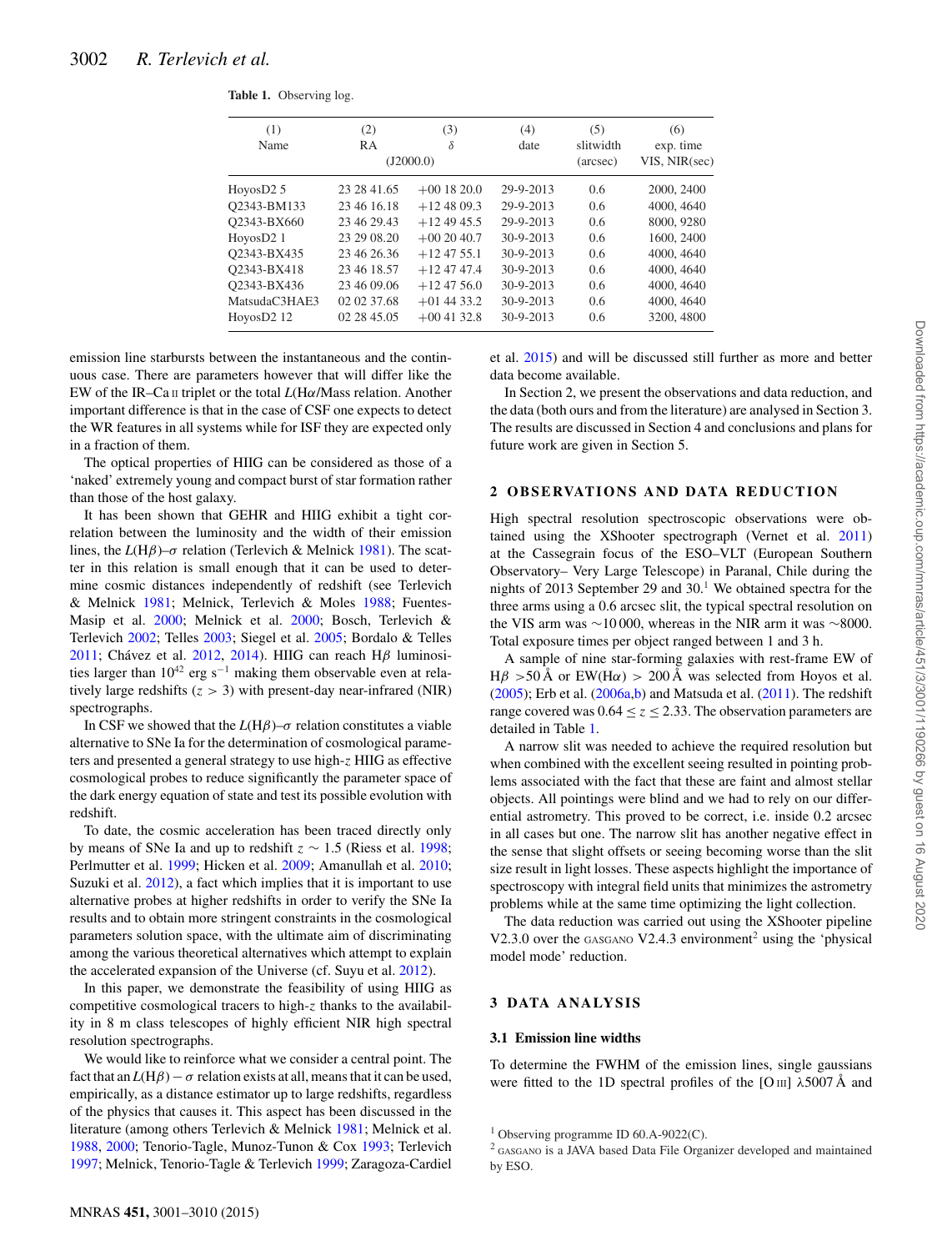<span id="page-2-0"></span>

*Cosmology with high-redshift H II galaxies* 3003

**Figure 1.** Gaussian fits to the [O III]  $\lambda$  5007 Å line for the nine observed objects as labelled. Upper panel: the single Gaussian fit is shown with a dashed line (thick black). The parameters of each fit are shown in the top-left corner. Lower panel: residuals from the fit.

Hα lines when available.<sup>3</sup> These fits were performed using the IDL routine GAUSSFIT. Fig. [1](#page-2-0) shows the fits to the [O  $\text{III}$ ]  $\lambda$ 5007 Å line.

The uncertainties of the measured FWHM were estimated using a Monte Carlo analysis. A set of random realizations of every spectrum was generated using the data Poissonian  $1\sigma$  1-pixel uncertainty. Gaussian fittings for every synthetic spectrum in the set were performed afterwards, and we obtained a distribution of 'synthetic'

<sup>3</sup> Historically, H $\beta$  has been used but, when available, the stronger H $\alpha$  line is preferred.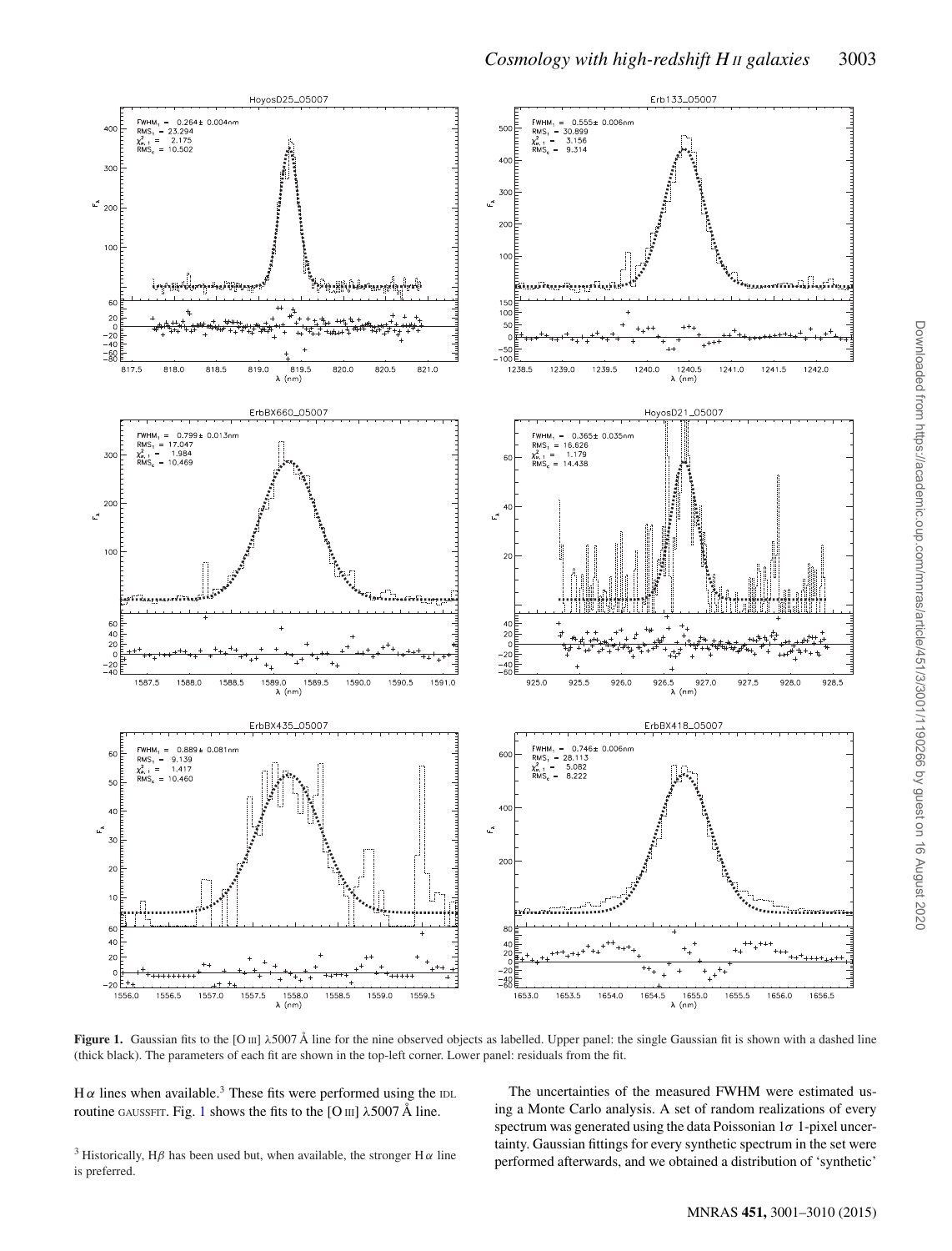<span id="page-3-0"></span>



FWHM from which the  $1\sigma$  uncertainty for the widths measured in the spectra follows.

Table [2](#page-4-0) lists the FWHM measurements for the high resolution observations prior to any correction such as instrumental or thermal broadening. Column (1) is the target name, column (2) is the heliocentric redshift as measured from the observed emission lines, columns (3) to (6) contain the measured central wavelength in nm and FWHM in km s<sup>-1</sup> for [O III]  $\lambda$ 5007 and H $\alpha$ , respectively.

The observed velocity dispersions  $(\sigma_o)$  – and their  $1\sigma$  uncertainties – have been derived from the FWHM measurements of the [O III] $\lambda$ 5007 Å and H  $\alpha$  lines ( $\sigma$ <sub>o</sub> = 0.4247  $\times$  FWHM). Corrections for thermal ( $\sigma_{th}$ ) and instrumental ( $\sigma_i$ ) broadening have been applied, yielding a final velocity dispersion

$$
\sigma = \sqrt{\sigma_o^2 - \sigma_{\text{th}}^2 - \sigma_i^2 - \sigma_{\text{fs}}^2}
$$
 (1)

with a spin broadening value, in the case of H $\alpha$ , of  $\sigma_{fs}(H\alpha)$  =  $2.4 \text{ km s}^{-1}$  as detailed in Chávez et al. ([2014\)](#page-9-3).

The mean relation between the velocity dispersions of [O III] and of H $\alpha$ , [where we could measure both, including our own low-z HIIG sample from Chávez et al. ([2014\)](#page-9-3)] was found to be  $\sigma$ (H $\alpha$ ) =  $\sigma([O\,{\rm III}]) + (2.91 \pm 0.31)\,\text{km}\,\text{s}^{-1}$ . We used this expression to estimate  $\sigma$ (H $\alpha$ ) for those objects with only  $\sigma$ ([O III]) measured.

# As concluded by Melnick et al. [\(1988\)](#page-9-6) and Chávez et al. ([2014\)](#page-9-3), imposing an upper limit to the velocity dispersion of log  $\sigma$ (H  $\beta$ )  $\lesssim$ 1.8 km s<sup>−</sup>1, minimizes the probability of including rotationally supported systems. Therefore, from the observed sample we selected all objects having  $\log \sigma(H\alpha) < 1.8$  km s<sup>-1</sup> thus reducing the sample to six objects as indicated in Table [2,](#page-4-0) column (7).

The adopted emission line velocity dispersions and their  $1\sigma$  uncertainties are shown in Table [3,](#page-4-1) column (5).

#### **3.2 Fluxes**

For the objects selected from Erb et al.  $(2006a,b)$  $(2006a,b)$ , the H $\alpha$  fluxes were obtained from the literature directly and we can readily deduce from the reddening corrected  $f(H\alpha)$ , the  $f(H\beta)$  from their theoretical ratio. The three objects from Hoyos et al. [\(2005\)](#page-9-20) do not have a direct measurement of their line fluxes. Their line luminosities were obtained using a rough estimate from their total blue luminosity and EW (see Terlevich & Melnick [1981\)](#page-9-5):

$$
B_C = -2.5 \log[L_o(H\beta)/EW_{\lambda}] + 79.7,
$$
 (2)

where  $B_C$  is the absolute blue continuum magnitude,  $L_o(H\beta)$  is the reddening corrected H $\beta$  luminosity and EW<sub> $\lambda$ </sub> is the rest-frame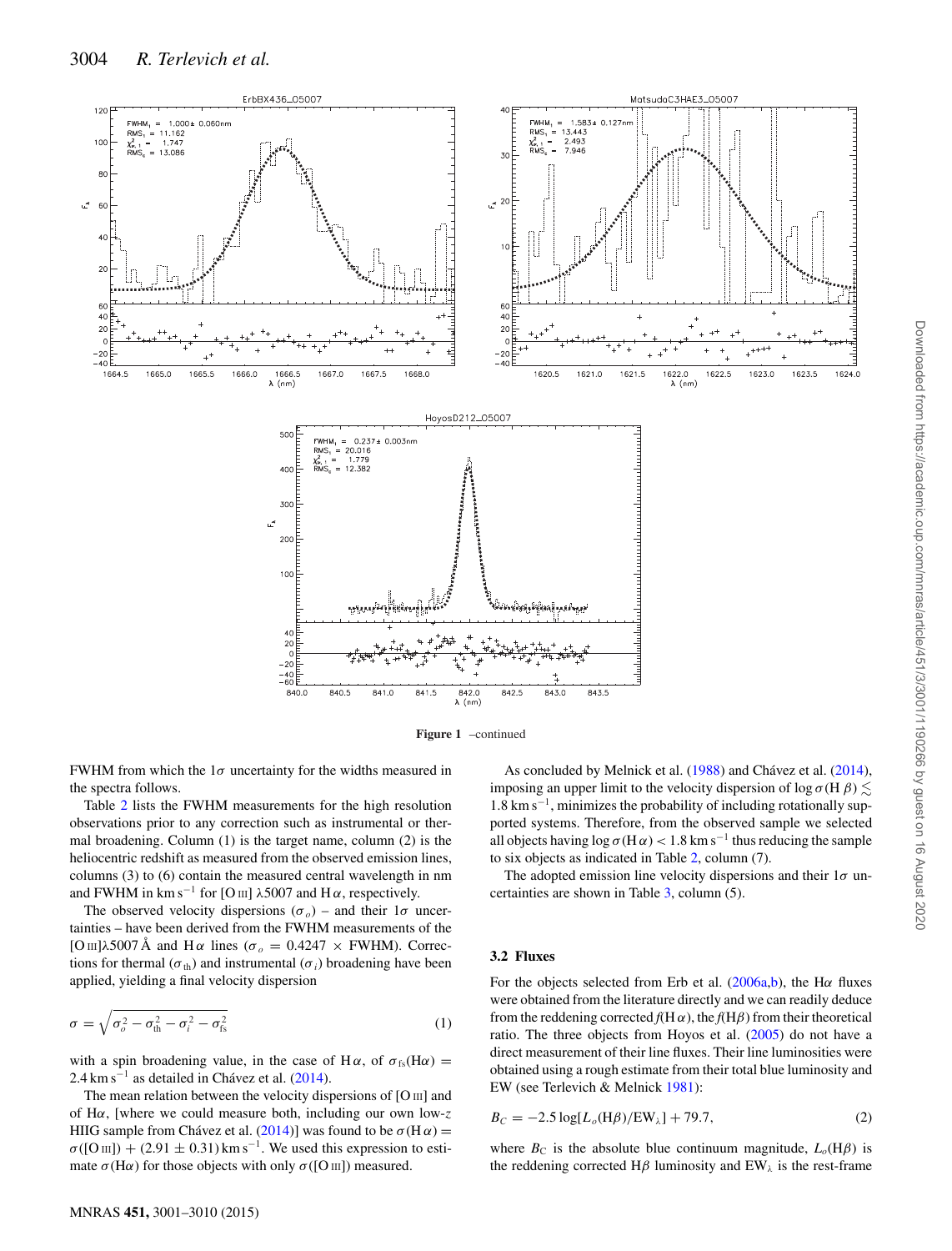| (1)<br>Name           | (2)<br>z <sub>hel</sub> | (3)<br>$\lambda_c$ ([O III] $\lambda$ 5007)<br>(nm) | (4)<br>FWHM( $[OIII]$ $\lambda$ 5007)<br>$(km s^{-1})$ | (5)<br>$\lambda_c$ (H $\alpha$ )<br>(nm) | (6)<br>FWHM ( $H\alpha$ )<br>$(km s^{-1})$ | (7)<br>Remarks <sup>a</sup> |
|-----------------------|-------------------------|-----------------------------------------------------|--------------------------------------------------------|------------------------------------------|--------------------------------------------|-----------------------------|
| HoyosD2 $5$           | 0.6364                  | $819.359 \pm 0.002$                                 | $96.6 \pm 1.3$                                         | $1073.861 + 0.012$                       | $113.3 \pm 7.8$                            |                             |
| Q2343-BM133           | 1.4774                  | $1240.440 \pm 0.003$                                | $134.1 \pm 1.5$                                        | $1625.881 \pm 0.005$                     | $142.6 \pm 2.1$                            |                             |
| O2343-BX660           | 2.1735                  | $1589.181 + 0.006$                                  | $150.9 \pm 2.5$                                        | $2082.558 + 0.012$                       |                                            |                             |
| HoyosD <sub>2</sub> 1 | 0.8510                  | $926.740 + 0.015$                                   | $118.2 \pm 11.4$                                       |                                          |                                            |                             |
| O2343-BX435           | 2.1119                  | $1557.924 + 0.034$                                  | $171.3 \pm 15.6$                                       | $2042.258 + 0.021$                       | $178.6 \pm 7.2$                            | $\mathcal{D}_{\mathcal{L}}$ |
| Q2343-BX418           | 2.3052                  | $1654.870 + 0.002$                                  | $135.3 \pm 1.0$                                        |                                          |                                            |                             |
| O2343-BX436           | 2.3277                  | $1666.438 + 0.025$                                  | $180.0 \pm 10.8$                                       |                                          |                                            | 2                           |
| MatsudaC3HAE3         | 2.2397                  | $1622.102 + 0.054$                                  | $292.7 + 23.4$                                         |                                          |                                            | $\mathfrak{D}$              |
| HoyosD2 12            | 0.6816                  | $841.988 \pm 0.002$                                 | $84.4 \pm 1.2$                                         |                                          |                                            |                             |

<span id="page-4-0"></span>**Table 2.** Observed [O  $\text{III}$ ]  $\lambda$ 5007 and H  $\alpha$  central wavelength and FWHM.

*Notes.* <sup>*a*</sup>1: Object used in the analysis, 2: log  $\sigma > 1.8$ ; object not used.

EW of  $H\beta$ . These three objects have a larger uncertainty in their estimated emission line luminosities.

When available the reddening (here taken as  $A_V$ ) was obtained from the literature. The  $A_V$  was derived from the published  $E(B -$ *V*) using the value of  $R_v = 4.05$  given by Calzetti et al. [\(2000\)](#page-8-4). For those objects where the reddening was not available the mean  $A_V =$ 0.33 from our local sample, was adopted. We have verified that the mean values of  $A_V$  for the local and high-z samples are compatible.

The top block of Table [3,](#page-4-1) column (7) shows the adopted  $H\beta$  fluxes and their  $1\sigma$  uncertainties, after internal extinction correction, the adopted  $A_V$  values are shown in column (8)[.](#page-5-0)

#### **3.3 Data from the literature**

To complement the data and compare results with a larger sample (albeit of lower quality velocity dispersions) we have searched the

<span id="page-4-1"></span>Table 3. Luminosity and gas velocity dispersion of high-z H II Galaxies obtained from the literature and from observations.

| (1)<br>Name       | (2)<br>RA   | (3)<br>δ<br>(J2000.0) | (4)<br>z <sub>hel</sub> | (5)<br>$\log \sigma$<br>$(km s^{-1})$ | (6)<br>$\log L$ (H $\beta$ )<br>$(\text{erg}\,\text{s}^{-1})$ | (7)<br>$f(H\beta)$<br>$(10^{-17} \text{ erg s}^{-1} \text{ cm}^{-2})$ | (8)<br>$A_V$    | (9)<br>$W(H\alpha)$<br>$(\AA)$ | (10)<br>Ref.   |
|-------------------|-------------|-----------------------|-------------------------|---------------------------------------|---------------------------------------------------------------|-----------------------------------------------------------------------|-----------------|--------------------------------|----------------|
| Q2343-BM133       | 23 46 16.18 | $+124809.31$          | 1.4774                  | $1.756 \pm 0.017$                     | 42.202 $^{+0.053}_{-0.060}$                                   | $13.069 \pm 1.293$                                                    | $0.20 \pm 0.14$ | 2245                           | $\mathbf{1}$   |
| Q2343-BX418       | 23 46 18.57 | $+124747.38$          | 2.3052                  | $1.758 \pm 0.016$                     | $42.041^{+0.038}_{-0.012}$<br>$-0.042$                        | $3.031 \pm 0.116$                                                     | $0.14 \pm 0.10$ | 1639                           | 1              |
| Q2343-BX660       | 23 46 29.43 | $+124945.54$          | 2.1735                  | $1.808 \pm 0.016$                     | $42.024_{-0.043}^{+0.039}$                                    | $3.363 \pm 0.146$                                                     | $0.04 \pm 0.03$ | 488                            | 1              |
| HoyosD2-5         | 23 28 41.65 | $+00$ 18 20.00        | 0.6364                  | $1.597 \pm 0.023$                     | $41.393^{+0.151}_{-0.222}$<br>$-0.233$                        | $16.171 \pm 6.573$                                                    | $0.28 \pm 0.04$ | $96^a \pm 5$                   | $\overline{c}$ |
| HoyosD2-1         | 23 29 08.20 | $+002040.70$          | 0.8510                  | $1.695 \pm 0.049$                     | $41.692_{-0.233}^{+0.151}$                                    | $15.803 \pm 6.424$                                                    | $0.28 \pm 0.04$ | $98^a \pm 5$                   | $\overline{c}$ |
| HoyosD2-12        | 02 28 45.05 | $+00$ 41 32.80        | 0.6816                  | $1.527 \pm 0.027$                     | $41.297^{+0.149}_{-0.230}$                                    | $10.965 \pm 4.410$                                                    | $0.00 \pm 0.04$ | $110^a \pm 15$                 | $\overline{c}$ |
| <b>HDF-BX1277</b> | 12 37 18.59 | $+620955.54$          | 2.2713                  | $1.799 \pm 0.062$                     | $41.907^{+0.049}$<br>$-0.056$                                 | $2.305 \pm 0.201$                                                     | $0.29 \pm 0.09$ | $\overline{\phantom{0}}$       | 1              |
| Q0201-B13         | 02 03 49.25 | $+113610.58$          | 2.1663                  | $1.792 \pm 0.070$                     | $41.421^{+0.039}_{-0.043}$                                    | $0.845 \pm 0.035$                                                     | $0.01 \pm 0.00$ |                                | 1              |
| Q1623-BX215       | 16 25 33.80 | $+265350.66$          | 2.1814                  | $1.845 \pm 0.093$                     | $41.860^{+0.061}_{-0.072}$                                    | $2.283 \pm 0.290$                                                     | $0.41 \pm 0.12$ | $\overline{\phantom{0}}$       | 1              |
| Q1623-BX453       | 16 25 50.84 | $+264931.40$          | 2.1816                  | $1.785 \pm 0.028$                     | $42.459^{+0.094}_{-0.122}$<br>$-0.120$                        | $9.076 \pm 2.064$                                                     | $0.84 \pm 0.25$ | 187                            | 1              |
| Q2346-BX120       | 23 48 26.30 | $+002033.16$          | 2.2664                  | $1.792 \pm 0.084$                     | $41.815^{+0.042}_{-0.017}$<br>$-0.046$                        | $1.875 \pm 0.106$                                                     | $0.02 \pm 0.00$ | $\overline{\phantom{0}}$       | 1              |
| Q2346-BX405       | 23 48 21.22 | $+002445.46$          | 2.0300                  | $1.699 \pm 0.035$                     | 42.125 <sup>+0.035</sup><br>$-0.039$                          | $5.009 \pm 0.083$                                                     | $0.03 \pm 0.01$ | 358                            | 1              |
| COSMOS-17839      | 10 00 40.96 | $+022138.88$          | 1.4120                  | $1.664 \pm 0.084$                     | $41.205^{+0.298}_{-0.019}$<br>$-1.848$                        | $1.472 \pm 1.446$                                                     | $0.33 \pm 0.09$ | $325 \pm 230$                  | 3              |
| WISP159-134       | 20 56 30.91 | $-04$ 47 56.30        | 1.3000                  | $1.686 \pm 0.045$                     | $41.684^{+0.053}_{-0.060}$                                    | $5.443 \pm 0.532$                                                     | $0.12 \pm 0.09$ | $314 \pm 36$                   | $\overline{4}$ |
| WISP173-205       | 01 55 23.64 | $-090310.20$          | 1.4440                  | $1.834 \pm 0.045$                     | $41.684^{+0.062}_{-0.072}$                                    | $4.196 \pm 0.535$                                                     | $0.09 \pm 0.15$ | $603 \pm 42$                   | 4              |
| WISP46-75         | 22 37 56.48 | $-184246.10$          | 1.5040                  | $1.839 \pm 0.066$                     | $41.832^{+0.129}$<br>$-0.185$                                 | $5.334 \pm 1.794$                                                     | $0.15 \pm 0.43$ | $245 \pm 28$                   | 4              |
| WISP22-216        | 08 52 46.29 | $+030845.90$          | 1.5430                  | $1.641 \pm 0.040$                     | $41.657^{+0.054}_{-0.052}$<br>$-0.062$                        | $3.350 \pm 0.347$                                                     | $0.00\pm0.12$   | $\overline{\phantom{0}}$       | 4              |
| WISP64-2056       | 14 37 30.20 | $-015051.40$          | 1.6100                  | $1.746 \pm 0.039$                     | $41.716^{+0.050}_{-0.055}$<br>$-0.056$                        | $3.457 \pm 0.304$                                                     | $0.33 \pm 0.09$ |                                | 4              |
| WISP138-173       | 15 45 31.03 | $+093330.00$          | 2.1580                  | $1.814 \pm 0.040$                     | 42.118 <sup>+0.059</sup><br>$-0.068$                          | $4.245 \pm 0.504$                                                     | $0.33 \pm 0.09$ | $\overline{\phantom{0}}$       | $\overline{4}$ |
| WISP64-210        | 14 37 28.34 | $-01$ 49 54.40        | 2.1770                  | $1.830 \pm 0.039$                     | $42.043^{+0.052}_{-0.052}$<br>$-0.059$                        | $3.498 \pm 0.331$                                                     | $0.33 \pm 0.09$ |                                | $\overline{4}$ |
| WISP204-133       | 11 19 46.37 | $+04$ 10 30.80        | 2.1910                  | $1.765 \pm 0.063$                     | $41.607^{+0.053}_{-0.053}$<br>$-0.060$                        | $1.262 \pm 0.126$                                                     | $0.00 \pm 0.00$ | $\overline{\phantom{0}}$       | $\overline{4}$ |
| WISP70-253        | 04 02 02.50 | $-053719.50$          | 2.2150                  | $1.628 \pm 0.041$                     | $41.590^{+0.038}_{-0.012}$<br>$-0.042$                        | $1.182 \pm 0.045$                                                     | $0.00 \pm 0.00$ | $\overline{\phantom{0}}$       | 4              |
| WISP96-158        | 02 09 26.37 | $-04$ 43 29.00        | 2.2340                  | $1.702 \pm 0.043$                     | $41.964^{+0.052}_{-0.052}$<br>$-0.059$                        | $2.742 \pm 0.259$                                                     | $0.33 \pm 0.09$ |                                | 4              |
| WISP138-160       | 15 45 36.29 | $+093426.70$          | 2.2640                  | $1.838 \pm 0.044$                     | $42.318^{+0.049}_{-0.055}$                                    | $5.987 \pm 0.512$                                                     | $0.33 \pm 0.09$ |                                | $\overline{4}$ |
| WISP206-261       | 10 34 17.56 | $-283049.80$          | 2.3150                  | $1.693 \pm 0.044$                     | $42.153^{+0.147}_{-0.223}$                                    | $3.880 \pm 1.525$                                                     | $0.91 \pm 0.49$ |                                | 4              |
|                   |             |                       |                         |                                       |                                                               |                                                                       |                 |                                |                |

*Notes*. Units of right ascension are hours, minutes, and seconds, and units of declination are degrees, arcminutes, and arcseconds.

References: (1) Erb et al. [\(2006a\)](#page-9-21), (2) Hoyos et al. [\(2005\)](#page-9-20), (3) Maseda et al. [\(2014\)](#page-9-24) & (4) Masters et al. [\(2014\)](#page-9-25).  $^{a}$  *W* (H $\beta$ ).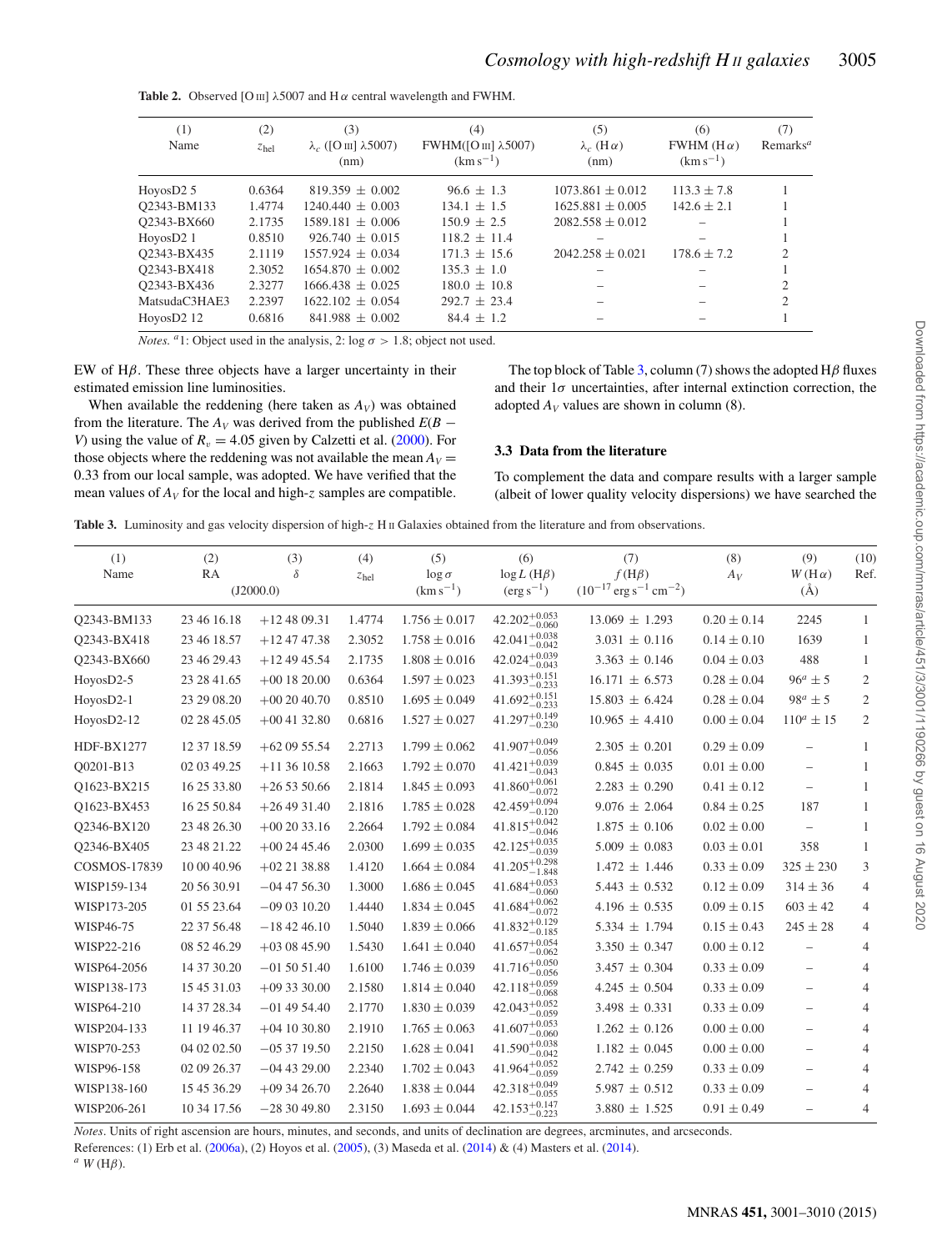<span id="page-5-0"></span>

**Figure 2.** *L*–σ relation for the combined local (131 HIIG and GHIIR) and high-z (25 HIIG) samples, the fit corresponds only to the local sample of 131 objects. Blue squares: GEHR. Blue dots: local HIIG. Red stars: our high-z XShooter observations. Green triangles: data from the literature. The inset shows the distribution of the residuals of the fit. The parameters of the fit are indicated at the top.

literature for measurements of emission line FWHM of high-z HIIG. Following strictly our selection criteria we were able to select a sample of 6 HIIG from Erb et al. [\(2006a](#page-9-21)[,b\)](#page-9-22), 1 from Maseda et al. [\(2014\)](#page-9-25) and 12 from Masters et al. (2014) for which  $\sigma(H\alpha)$  and  $f(H\alpha)$  are given, have line ratios and position in diagnostic diagrams corresponding to H II regions and EW(H  $\beta$ ) > 50 Å or EW(H $\alpha$ ) > 200 Å plus  $\log \sigma(H\alpha)$  < 1.8 + 1 $\sigma$  error. Only those objects with error less than 25 per cent in the measured velocity dispersion are included.

The lower block of Table [3](#page-4-1) shows the data for the 19 objects selected from the literature.

## **4 DISCUSSION**

#### **4.1 The** *L***–***σ* **relation**

Taking the concordance  $\Lambda$  cold dark matter ( $\Lambda$ CDM) cosmology as the fiducial model we calculated the distances and hence the luminosities for all the objects in our sample (see Section 4.3). The values of the luminosities are listed in Table [3,](#page-4-1) column (6). As mentioned in Section 3.1 three of the objects listed in Tables [1](#page-1-0) and [2](#page-4-0) are not included in the analysis because they do not fulfil the selection criterion on  $\sigma$ .

Fig. [2](#page-5-0) shows the  $L-\sigma$  relation for the 25 high-z sample of H<sub>II</sub> galaxies [6 high-z HIIG observed with XShooter (red stars) and 19 high-z HIIG from the literature (green triangles)], and the local sample of GHIIR and HIIG from Chávez et al. ([2014\)](#page-9-3).

The result is a remarkably tight correlation that underpins the use of the *L*–σ relation as a distance estimator over a wide range of

distances, basically from the Local Group of galaxies (LMC, SMC, NGC 6822, M33) up to at least  $z \sim 2.3$ .

Although here we are only considering the two dimensional *L*–σ relation, we would like to point out that according to Chávez et al. [\(2014\)](#page-9-3) by including additional observables in the  $L-\sigma$  relation like the size of the ionized gas region, the EW of either H $\beta$  or H $\alpha$ and the ionized gas metallicity or the continuum colour, the scatter is substantially reduced from an rms∼0.35 to an rms<0.25. The importance of this reduction in the scatter of the distance estimator cannot be overemphasized.

#### **4.2 The Hubble diagram**

Fig. [3](#page-6-0) shows the Hubble diagram for the joint sample of local and high-z systems. The points correspond to individual HIIG; their distance moduli are obtained from

$$
\mu^{\text{ob}} = 2.5 \log L(\text{H}\beta)_{\sigma} - 2.5 \log f(\text{H}\beta) - 100.2,\tag{3}
$$

where  $L(H\beta)_{\sigma}$  is estimated from the  $L-\sigma$  relation (Fig. [2\)](#page-5-0) calculated for the joint local HIIG (107 objects) and GEHR (24 objects) samples,

$$
\log L(\text{H }\beta) = (5.05 \pm 0.097) \log \sigma(\text{H }\alpha) + (33.11 \pm 0.145). \tag{4}
$$

The continuous lines show the behaviour of the theoretical distance modulus with redshift computed for three different cosmological models as

$$
\mu^{\text{th}} = 5 \log D_{\text{L}}(\boldsymbol{p}, z_i) + 25,\tag{5}
$$

where  $D_{\rm L}(\boldsymbol{p}, z_i)$  is the luminosity distance as calculated from a set of cosmological parameters, *p*, and a given value of redshift,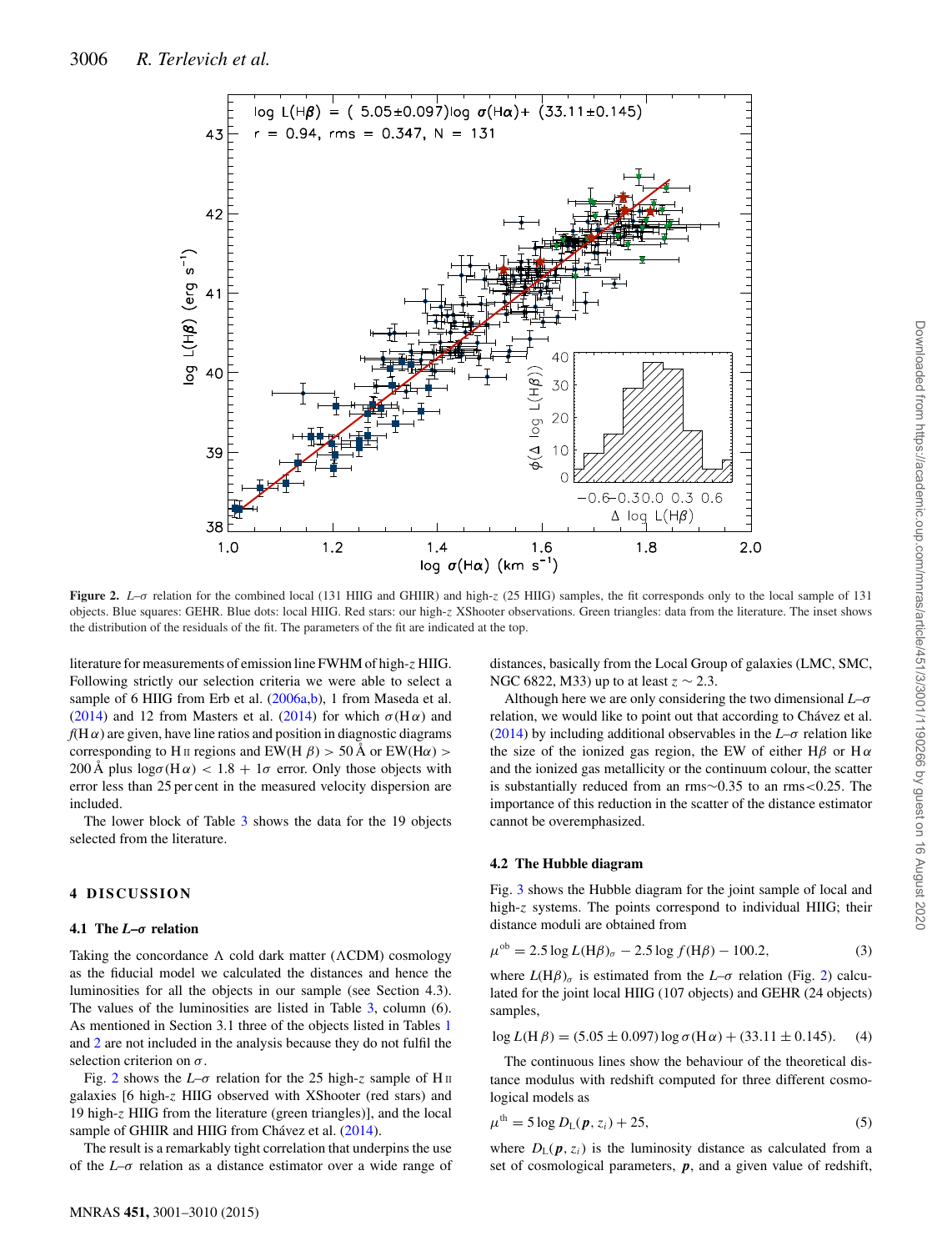<span id="page-6-0"></span>

**Figure 3.** Hubble diagram for our sample of low- and high-z HIIG for three different cosmologies. The solid red line indicates the concordance ACDM cosmology with  $\Omega_m = 0.3$ ;  $w_0 = -1.0$  and  $H_0 = 74.3$ . The solid green line shows a cosmology with  $\Omega_m = 0.3$  and  $w_0 = -2.0$ . The solid blue line corresponds to  $\Omega_{\rm m} = 1.0$  and  $\Omega_{\lambda} = 0.0$ . In all three cases  $\Omega_{k} = 0$ . Residuals are plotted in the bottom panel. Note the huge dynamical range in distance modulus of almost 30 mag covered with the *L*–σ distance estimator.

z. The red line shows the behaviour of the Concordance CDM cosmology with  $H_0 = 74.3$ . The green line shows the trend for a cosmology with  $\Omega_{\rm m} = 0.3$  and  $w_0 = -2.0$ . The solid blue line corresponds to  $\Omega_m = 1.0$  and  $\Omega_{\lambda} = 0.0$ . In all three cases  $\Omega_k = 0$ , i.e. Universe flatness is preserved. The differential version of the Hubble diagram is shown in the bottom panel.

This is a remarkable and unique Hubble diagram in the sense that it covers a huge dynamical range with a single distance estimator. It connects galaxies in the Local Group to galaxies at  $z \sim 2.3$ , a range of almost 30 magnitudes in distance modulus or more than 5 dex in redshift.

#### **4.3 Towards precision cosmology with H II galaxies**

The most general set of cosmological parameters, assuming a flat universe, a negligible value of the radiation density parameter  $\Omega_r$  and using the Chevallier–Polarski–Linder (CPL; Chevallier & Polarski [2001;](#page-9-26) Linder [2003\)](#page-9-27) model for parametrizing the value of the dark energy equation of state parameter  $w(z)$ , is given by  $p = \{H_0, \Omega_m, w_0, w_1\}$ , where  $w_0, w_1\}$  are the first two terms of a Taylor expansion around the present epoch, namely  $w(a) = w_0 +$  $w_1(1 - a)$ , where  $a = 1/(1 + z)$  is the scale factor of the Universe. In this case, the luminosity distance used to estimate the value of  $\mu_i^{\text{th}}(\boldsymbol{p}, z_i)$ , is given by (cf. e.g. Frieman et al. [2003;](#page-9-28) Weinberg [2008\)](#page-9-29),

$$
D_{\rm L} = c(1+z) \int_0^z \frac{\mathrm{d}z'}{H(z')} \tag{6}
$$

*Cosmology with high-redshift H II galaxies* 3007

$$
H^{2}(z, \mathbf{p}) = H_{0}^{2} \left[ \Omega_{m} (1+z)^{3} + (1 - \Omega_{m}) (1+z)^{3(1+w_{0}+w_{1})} \times \exp \left( \frac{-3w_{1}z}{z+1} \right) \right].
$$
 (7)

To restrict the set of cosmological parameters we minimized the Likelihood function,

$$
\chi^{2}(\boldsymbol{p}) = \sum_{i=1}^{n} \frac{[\mu_{i}^{ob}(\sigma_{i}, f_{i}) - \mu_{i}^{th}(\boldsymbol{p}, z_{i})]^{2}}{\sigma_{\mu_{i}^{ob}}^{2}},
$$
(8)

 $\mu_i^{ob}(\sigma_i, f_i)$  are the 'observed' distance moduli obtained from equation (3);  $\sigma_i$  are the measured velocity dispersions and  $f_i$  are the measured H $\beta$  fluxes for each object.  $\mu_i^{\text{th}}(\boldsymbol{p}, z_i)$  are the 'theoretical' distance moduli from equation (5) obtained from the measured redshifts by using a particular set of cosmological parameters  $p \cdot \sigma_{\mu^{ob}}$ are their errors propagated from the uncertainties in  $\sigma_i$  and  $f_i$  and the slope and intercept of the distance estimator in equation (4). The summation is over the combined sample of HIIGs,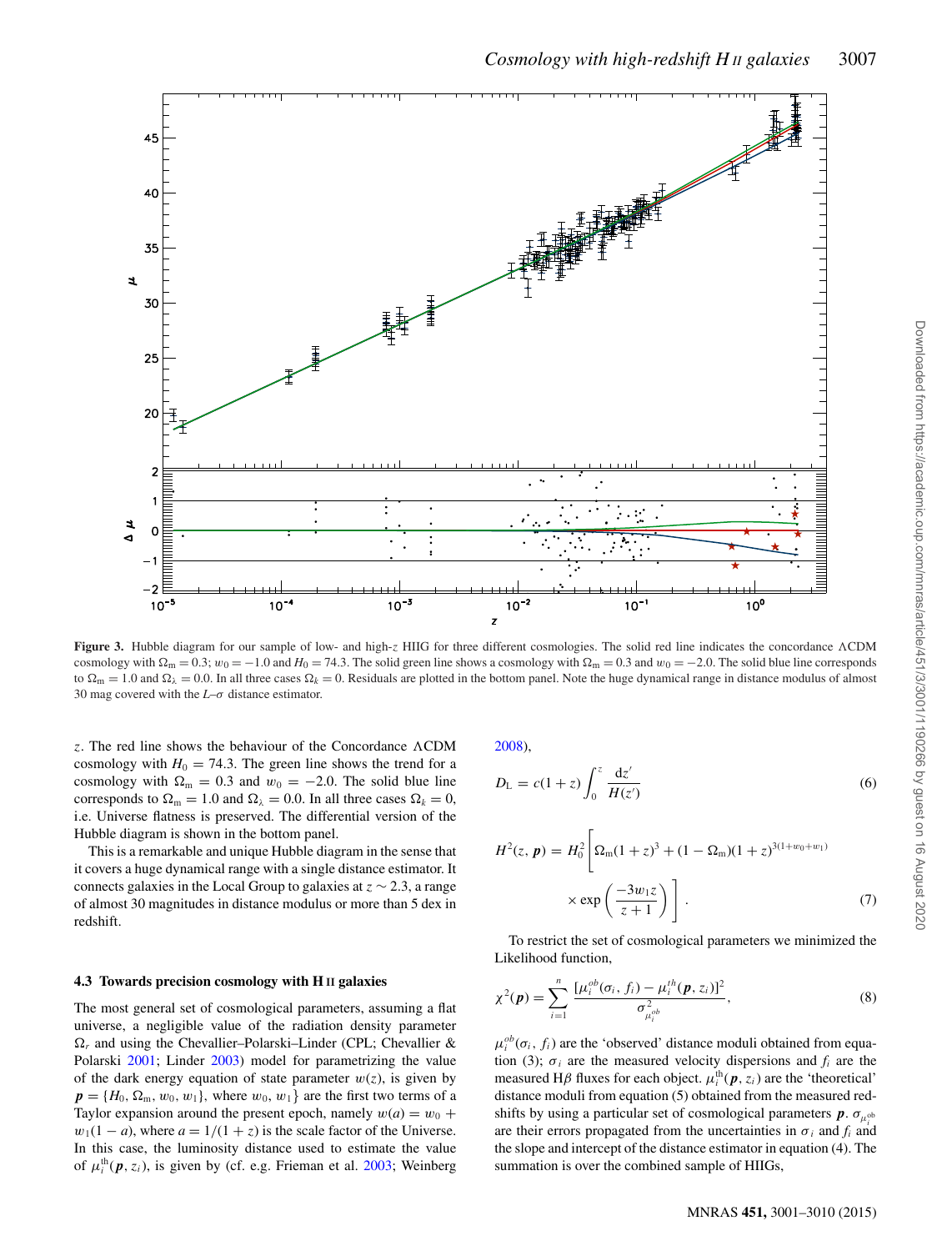<span id="page-7-0"></span>

**Figure 4.** Solution space in the plane  $\{\Omega_m, w_0\}$  (see text). Panel (a) for the 6 XShooter high-z objects. Panel (b) same as panel (a) including 19 high-z objects from the literature. In both panels we show the  $1\sigma$  and  $2\sigma$  contours.

Adopting the value of  $H_0 = 74.3 \pm 3.1$  obtained in Chávez et al. [\(2012\)](#page-8-2),  $w_1 = 0$  we obtain the results shown in Fig. [4](#page-7-0) for  $p = {\Omega_m, w_0}$  for the high-z sample only. Panel (a) shows the solution for the six high-z HIIG observed with XShooter; Panel (b) shows the effect of including the 19 high-z objects from the literature. It is encouraging that even for this small number of high-z objects we are able to restrict so much the solution space. Although the literature data are of lower quality regarding the FWHM measurements, still by adding them we are able to improve the result. This is a remarkable result considering the small number of intermediate to high-z data (just 25 objects), of which only 6 have high quality ad hoc observations.

In Fig. [5,](#page-8-5) we compare our results for the space  $p = {\Omega_m, w_0},$ joining the high-z with the local HIIG samples (see left-hand panel), with recent results from SNe Ia, CMB and BAO (right-hand panel). The figure shows the constraints of the properties of dark energy using SNe Ia alone (Amanullah et al. [2010\)](#page-8-3), the seven-year *Wilkinson Microwave Anisotropy Probe* (*WMAP*) data of the CMB (Komatsu et al. [2011\)](#page-9-30), the position of the BAO peak from the combined analysis of the SDSS Data Release 7 and 2dFGRS data (Percival et al. [2010\)](#page-9-31). The combined restrictions from SNe Ia, CMB and BAO and the measurement of the Hubble constant  $(H_0)$  from Cepheids (Riess) et al. [2011\)](#page-9-32) are also shown.

It is clear from the figure that our present constraints on the space  $p = {\Omega_m, w_0}$  are weaker than those for SNe Ia, but this is not surprising since in our case we have only 156 objects, most of them at  $z < 0.16$  a region of space where differences between Cosmological models are almost negligible, versus 580 SNe Ia with a maximum redshift of ∼1.5. The strength of our results is that our sample includes 19 objects with  $z > 1.5$ , where the differences between models reach maximum values.

From the comparison of the figures we can conclude first that there are no systematic shifts between the H II galaxies and SNe Ia solutions and secondly that with a larger sample of  $H<sub>II</sub>$  galaxies with high quality data it may be possible to achieve at least similar

and probably even better results to those obtained with SNe Ia as found in our simulations (Plionis et al. [2011\)](#page-9-33) and discussed below.

#### **4.4 The future of the** *L***(H***β***)–***σ* **distance estimator**

To estimate the number of high-z tracers  $(N_{Hz})$  required to substantially reduce the cosmological parameters solution space we used the figure of merit (FoM) as in Plionis et al. [\(2011\)](#page-9-33). The FoM is the reciprocal area of the  $2\sigma$  contour in the parameter space of any two degenerate cosmological parameters. In this way a larger FoM indicates better restrictions to the cosmological parameters. Plionis et al. [\(2011\)](#page-9-33) use the parameter *S* or 'reduction factor' to compare the ratio of FoM of SNe Ia  $+$  high-z tracers to that of only SNe Ia. They found that the number of high-z tracers needed to obtain a given *S* in the quintessence dark energy (QDE) model implying that w is constant but different from  $-1$ , when combined with the intermediate and low-z SNe Ia, can be expressed as

$$
N_{Hz} \simeq 187S/S_{100} - 88,\t\t(9)
$$

where  $S_{100} = 1.87 \log((\sigma_{\mu})^{-1} + 0.74) + 1.28$ , and  $\langle \sigma_{\mu} \rangle$  is the mean distance modulus error for the tracer. In the case of HIIG,  $\sigma_u \simeq 0.6$ ,  $S_{100} \simeq 1.99$  and consequently in order to obtain a reduction of  $S = 2$ , we need around 100 high-z HIIG. We can visualize this in Fig. [5](#page-8-5) panel (a) for the  $p = {\Omega_m, w_0}$  plane, where a factor of 2 reduction would mean that the future  $2\sigma$  contours would be similar to the present  $1\sigma$  ones.

For the CPL model, where  $w_1$  is variable the same result can be expressed as

$$
N_{Hz} \simeq 404S/S_{100} - 300,\t\t(10)
$$

where  $S_{100} = 0.49 \log((\sigma_{\mu})^{-1} + 0.65) + 1.09$ . In the case of HIIG  $S_{100} \simeq 1.27$  and consequently in order to obtain a reduction of  $S = 2$ , about 300 high-z HIIG would be required to achieve a result similar to that obtained with present-day SN Ia samples.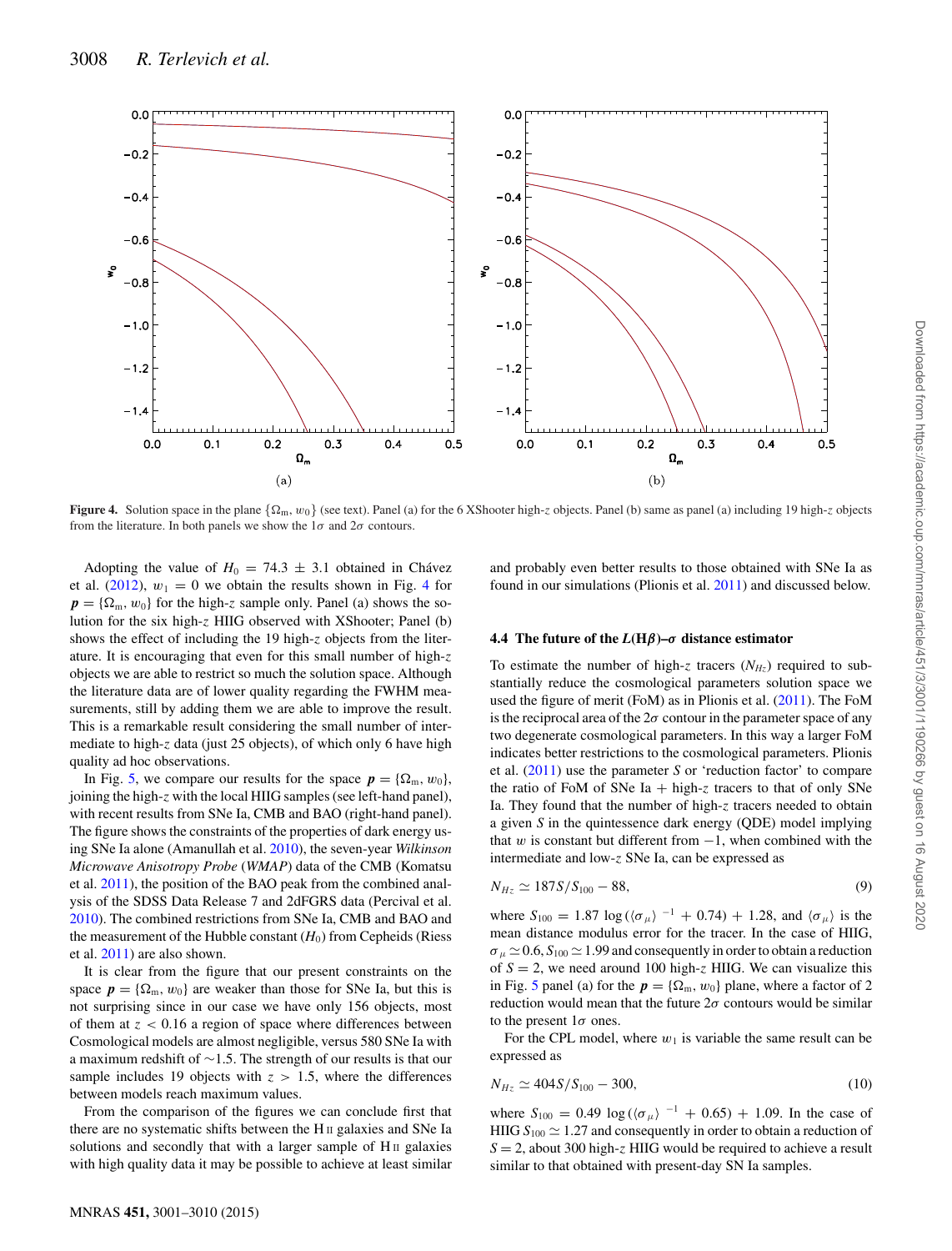<span id="page-8-5"></span>

**Figure 5.** Comparison of restrictions on the plane  $\{\Omega_m, w_0\}$  (see text). Panel (a) shows our results, obtained as described in the text for the combined 25 high-z HIIG and the local sample (131 HIIG and GHIIR). 1 $\sigma$  and  $2\sigma$  contours (random) are shown. Panel (b) after Suzuki et al. [\(2012\)](#page-9-13) shows the recent results for 580 SNe Ia, CMB and BAOs, the  $1\sigma$ ,  $2\sigma$  and  $3\sigma$  contours (random) are shown.

# **5 CONCLUSIONS**

We have tested the use of high-redshift HIIG to trace the expansion of the Universe by means of their *L*(Hβ)–σ distance estimator. To this end, we presented observations of a sample of only nine HIIG in the redshift range of  $0.6 \le z \le 2.3$  obtained with the ESO VLT XShooter spectrograph. After rejecting three HIIG due to either poor data or because they fall outside the selection window, we have used the remaining six to obtain constraints on the  $\{H_0, \Omega_m\}$ and  $\{\Omega_{\rm m}, w_0\}$  planes.

The results are surprisingly good considering the small number of objects and that only two nights of XShooter time were used. The addition of 19 HIIG from the literature (albeit of poorer quality) bringing the total number of objects to 25, did improve the results and provides a clear indication of how much an increase in number can improve the constraints on the  $\{H_0, \Omega_m\}$ ,  $\{\Omega_m, w_0\}$  and  $\{w_0, w_1\}$  planes.

Although our constraints are consistent with other determinations they are, as expected, definitely weaker. This is due to the small size of the intermediate to high-z sample, and the considerable uncertainties in the data taken from the literature.

Using the FoM approach we have estimated the expected improvement in the estimates of the cosmological parameters with a larger sample of high-z HIIG. In particular, between 100 and 300 high-z HIIG are needed to obtain a reduction in the errors of at least a factor of 2. A factor of 2 reduction implies that the  $2\sigma$  contours in Fig. [5](#page-8-5) panel (a) for the  $p = {\Omega_m, w_0}$  plane would be similar to the present  $1\sigma$  ones and comparable to the  $2\sigma$  SNe Ia contours in panel (b) that are the result of the analysis of 580 SNe Ia that took at least a decade and hundreds of nights of large telescope time to compile. In contrast, the observation of 100 HIIG can easily be achieved with multiple integrated field units instruments like VLT-KMOS, in less than thirty hours observing given the relative abundance of HIIG with a considerable number of them appearing in its 7.5-arcmin field of view.

Finally the comparison of the results of SNe Ia and HIIG will undoubtedly contribute to learning about the systematic errors that limit the precision of both empirical methods while helping us to gain an insight into the intrinsic properties of HIIG at highredshifts. We also envisage that a substantial improvement to the present restrictions of cosmological parameters will be obtained by combining a few hundred HIIG with the SNe Ia data.

*Cosmology with high-redshift H II galaxies* 3009

# **ACKNOWLEDGEMENTS**

We would like to thank the ESO time allocation committee for generously awarding observing time for this project. We are indebted to Dawn Erb and Carlos Hoyos for providing all the help we needed for locating the high-z targets and are happy to acknowledge an anonymous referee whose comments helped to improve the clarity of this work. RT, ET, RC and MP are grateful to the Mexican research council (CONACYT) for supporting this research under grants CB-2005-01-49847, CB-2007-01-84746 and CB-2008-103365-F and studentship 224117. This work is partly based on the observations obtained at the European Southern Observatory, programme ID 091.A-0413(A). SB acknowledges support by the Research Center for Astronomy of the Academy of Athens in the context of the programme *'Tracing the Cosmic Acceleration'*. The hospitality of ESO (Chile), was gratefully enjoyed specially the help from the telescope support team, Julien Girard, Petr Kabath and Andrés Pino.

# **REFERENCES**

- <span id="page-8-3"></span>Amanullah R. et al., 2010, ApJ, 716, 712
- <span id="page-8-1"></span>Bordalo V., Telles E., 2011, ApJ, 735, 52
- <span id="page-8-0"></span>Bosch G., Terlevich E., Terlevich R., 2002, MNRAS, 329, 481
- <span id="page-8-4"></span>Calzetti D., Armus L., Bohlin R. C., Kinney A. L., Koornneef J., Storchi-Bergmann T., 2000, ApJ, 533, 682
- <span id="page-8-2"></span>Chavez R., Terlevich E., Terlevich R., Plionis M., Bresolin F., Basilakos S., ´ Melnick J., 2012, MNRAS, 425, L56